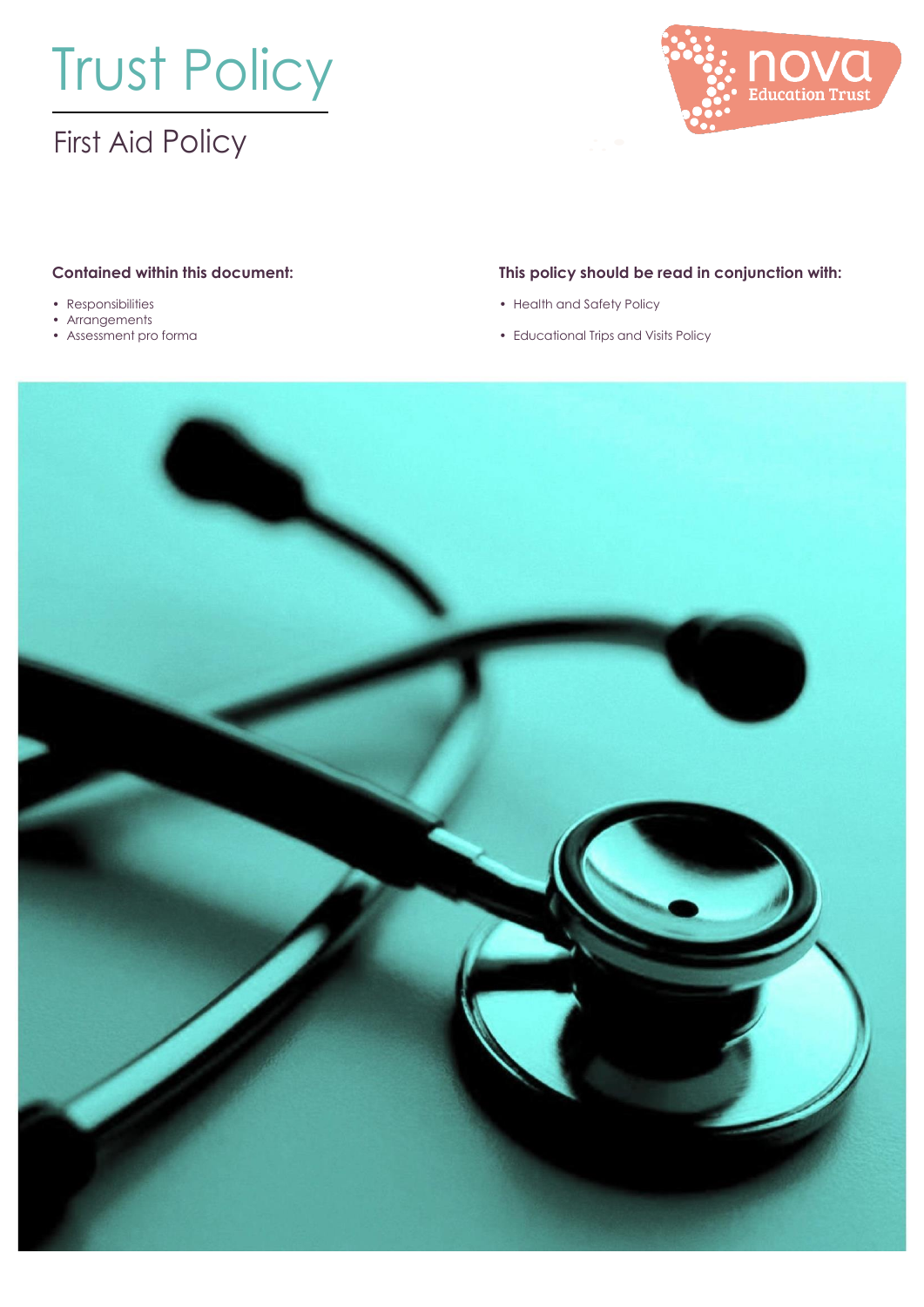## **First Aid Policy**



#### **Policy/Procedure management log**

| Document name  | First Aid Policy |
|----------------|------------------|
| Author         | A Ingram         |
| Date approved  | Sept 2021        |
| Date issued    | Sept 2021        |
| Date of review | Aug 2022         |
| Reviewer       | COO              |

#### **Document history**

| Version        | Date authored | Author   | Date approved    | Date issued      |
|----------------|---------------|----------|------------------|------------------|
| V١             | April 2017    | A Ingram |                  |                  |
| V2             | May 2017      | A Ingram | <b>June 2017</b> | June 2017        |
| V3             | May 2018      | M Harnan | <b>June 2018</b> | <b>July 2018</b> |
| V4             | Aug 2020      | A Ingram | Aug 2020         | Sept 2020        |
| V <sub>5</sub> | Sept 2021     | S Newark | Sept 2021        | Sept 2021        |
|                |               |          |                  |                  |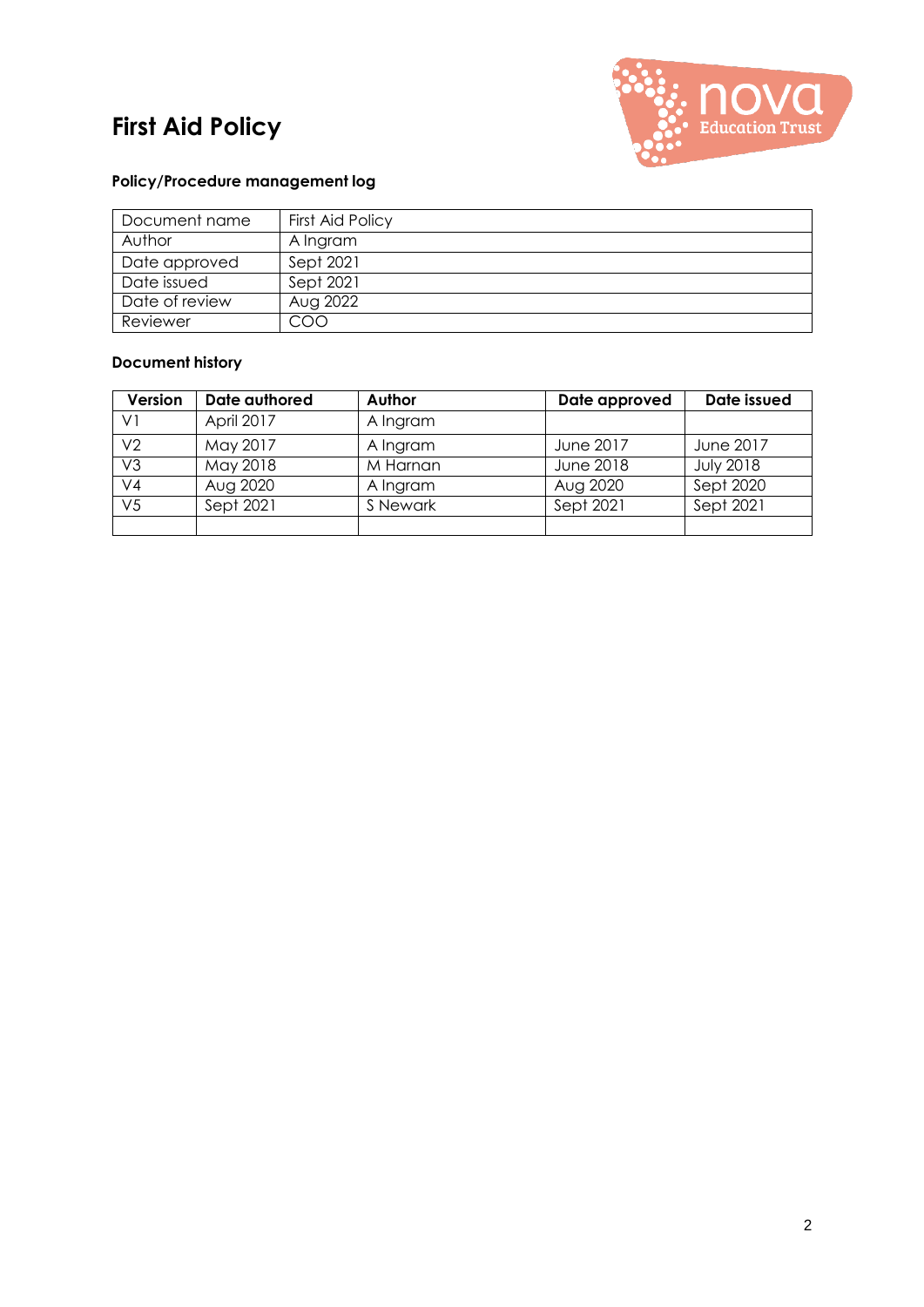## **First Aid Policy**

#### **For guidance in respect of providing First Aid during the coronavirus (COVID-19) outbreak please refer to Appendix 1.**

#### **Introduction**

First aid is accepted to be: The provision of immediate care to a person with an injury or illness, with the aims of preventing further injury, preserving life and promoting recovery.

#### **Intent**

Nova Education Trust recognises its responsibility to provide adequate first aid provision as required under H&S regulations and DfE guidance.

It will ensure that suitable arrangements are in place to comply with regulatory requirements relating to employees who are working for the trust and students who are under the care of trust employees or on trust property.

#### **Future Development**

It is intended that the Estates Portal will go live on the NOVA Gateway from September 2018. This policy will be updated at that time to reflect the online reporting function for first aid incidents within schools.

#### **Responsibilities**

The final responsibility for Health and Safety, which includes First Aid, rests with the Directors of the Trust.

The CEO of the trust is responsible for ensuring that the policy requirements are put in place and maintained but he/she may delegate the operational activities to ensure this takes place across the separate organisations within the trust. In the case of trust academy's/school's the CEO has delegated day to day operational responsibility to the Head of School/Headteacher.

All first aid trained staff are responsible for providing first aid assistance, within their competency, when it is required and to do this to the best of their abilities and training.

Non-first aid trained staff are required to act appropriately if they become aware of any individual requiring first aid whilst going about their normal employment. This includes acting within the bounds of "in loco parentis" and ensuring that the relevant trained personnel are informed of the situation as soon as possible.

Students within our academy's/school's also have responsibility for informing an appropriate adult as soon as possible if they become aware of an individual requiring first aid.

#### **Arrangements**

The number and competency of first aiders available and the number and placement of first aid kits should be formally recorded by each school with a copy kept by the Head of School/Headteacher. A template first aid needs assessment is attached as Appendix 2.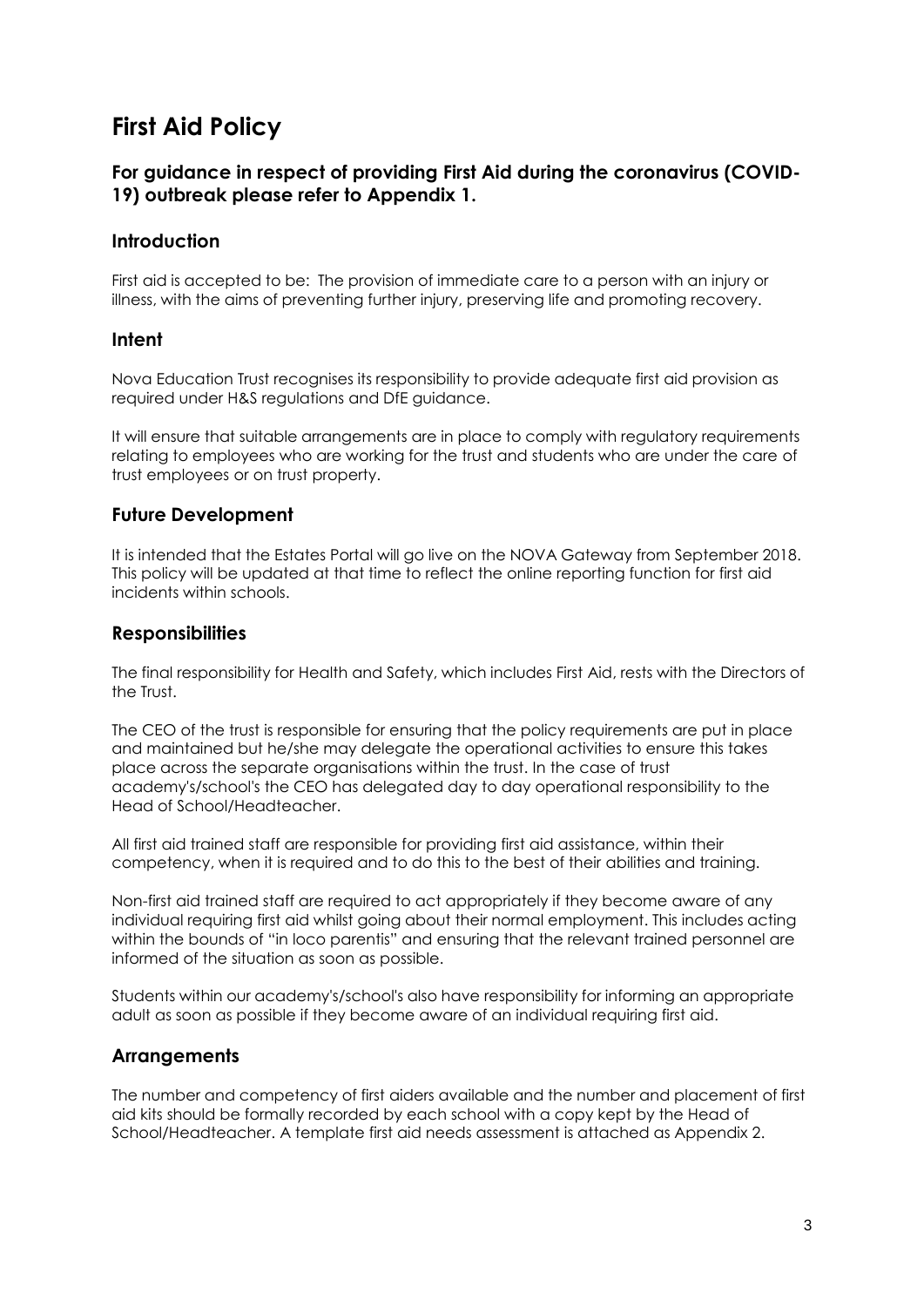The control of first aid equipment including regular re-stocking of first aid kits and re-supply requirements will be delegated by the Head of School/Headteacher to a specific member of staff within their own organisation nominally known as the 'First Aid Responsible Officer'. The First Aid Responsible Officer will also be responsible for the collation, recording and retention of first aid reports.

All first aiders must complete a first aid report form for each incident in which they are involved via the Citation Mercury online system.

All first aid reports will be assessed by the First Aid Responsible Officer to decide whether further action needs to be taken, this could include communication of information to the behavioural team, the initiation of an accident investigation or other activities which may arise as a result of the information detailed on the first aid report.

All first aid reports will be retained electronically until the child is at least 25 years old and also entered onto the Trust's electronic recording system for the creation of statistical information and reporting purposes.

All regulated information will be retained in compliance with the Data Protection Act requirements.

The reporting of incidents as required under the Reporting of Injuries, Diseases and Dangerous Occurrences Regulations will be delegated by the CEO/Head of School/Headteacher to a designated member of staff who will be supplied training to ensure they are competent to complete this function.

Details of all RIDDOR reportable incidents will be supplied to the Directors/Governors as soon as reasonably possible after the RIDDOR report has been completed.

Listings of current qualified first aiders and placement of the available first aid kits will be made available, at least termly, in an easily accessible format, by the First Aid Responsible Officer to all staff within their organisation.

Relevant first aid information to assist staff in ensuring their knowledge is up to date will also be made available, at least termly, in an easily accessible format, by the First Aid Responsible Officer to all staff within their organisation.

The administration of prescribed medicines is not part of the first aiders remit and is dealt with in the Nova Education Trust Supporting Pupils with Medical Conditions policy.

Arrangements should be made to take a first aid kit and a member of staff who is First aid trained on all off site trips. Further information can be found in the Nova Education Trust Educational Trips and Visits Procedure.

In academies that open their facilities for private hire customers must be advised that they should provide their own first aid personnel.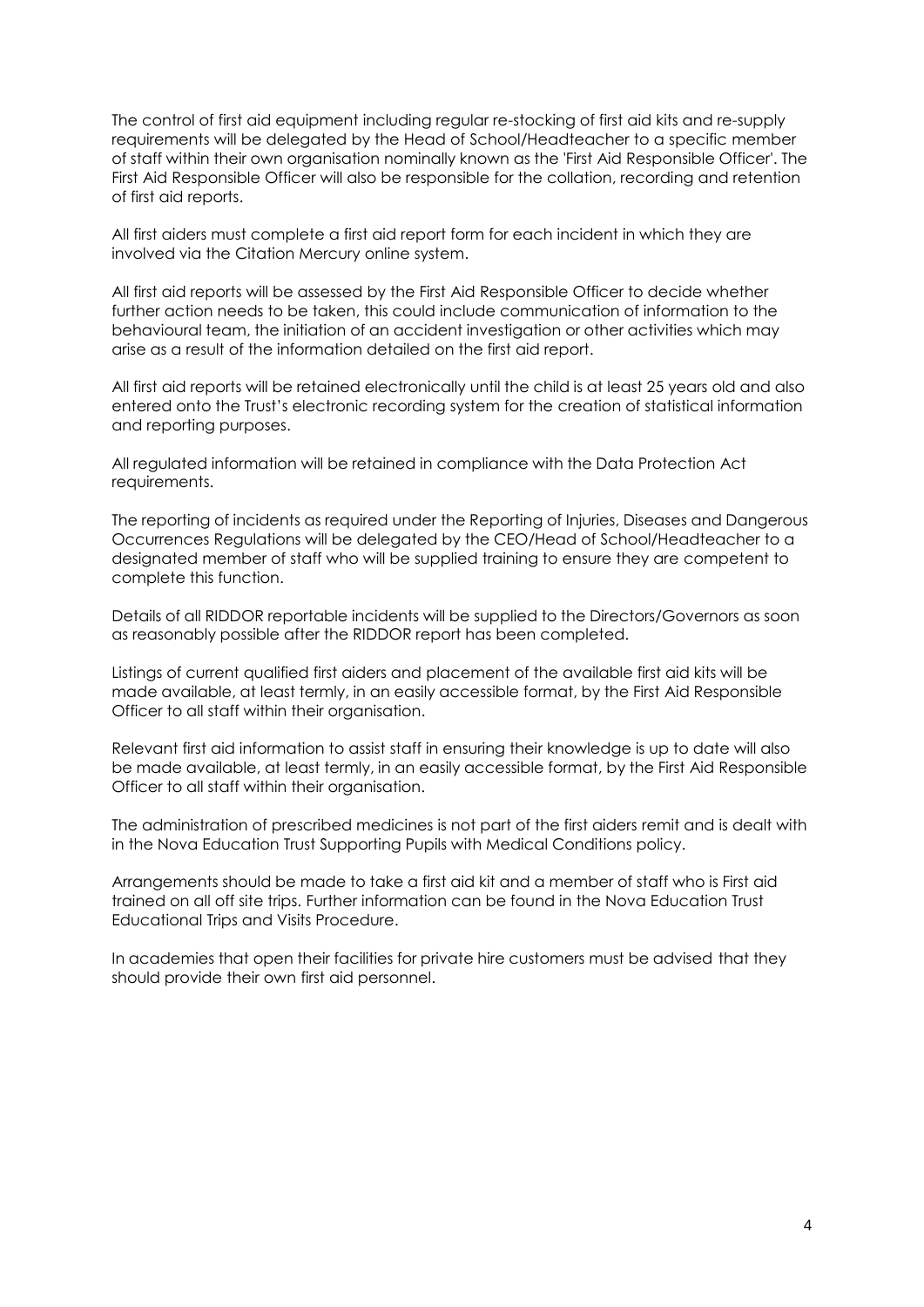## **Appendix 1**

#### **First aid during the coronavirus (COVID-19) outbreak**

First aiders should take account of the specific guidance on giving cardiopulmonary resuscitation (CPR) from the [Resuscitation](https://www.resus.org.uk/media/statements/resuscitation-council-uk-statements-on-covid-19-coronavirus-cpr-and-resuscitation/covid-community/) Council UK.

#### **Guidance for first aiders**

Try to assist at a safe distance from the casualty as much as you can and minimise the time you share a breathing zone.

If they are capable, tell them to do things for you, but treating the casualty properly should be your first concern. Remember the 3P model – preserve life, prevent worsening, promote recovery.

Preserve life: CPR

- Call 999 immediately tell the call handler if the patient has any COVID-19 symptoms
- Ask for help. If a portable defibrillator is available, ask for it
- Before starting CPR, to minimise transmission risk, use a cloth or towel to cover the patient's mouth and nose, while still permitting breathing to restart following successful resuscitation
- If available, use:
	- o a fluid-repellent surgical mask
	- o disposable gloves
	- o eye protection
	- o apron or other suitable covering
- Only deliver CPR by chest compressions and use a defibrillator (if available) **don't** do rescue breaths

Prevent worsening, promote recovery: all other injuries or illnesses

- If you suspect a serious illness or injury, call 999 immediately tell the call handler if the patient has any COVID-19 symptoms
- If giving first aid to someone, you should use the recommended equipment listed above if it is available
- You should minimise the time you share a breathing zone with the casualty and direct them to do things for you where possible

After delivering any first aid

- Ensure you safely discard disposable items and clean reusable ones thoroughly
- Wash your hands thoroughly with soap and water or an alcohol-based hand sanitiser as soon as possible

#### **First aid cover and qualifications during the outbreak**

#### Keep enough first aid cover

If fewer people are coming into your workplace it may still be safe to operate with reduced first aid cover. You could also stop higher-risk activities.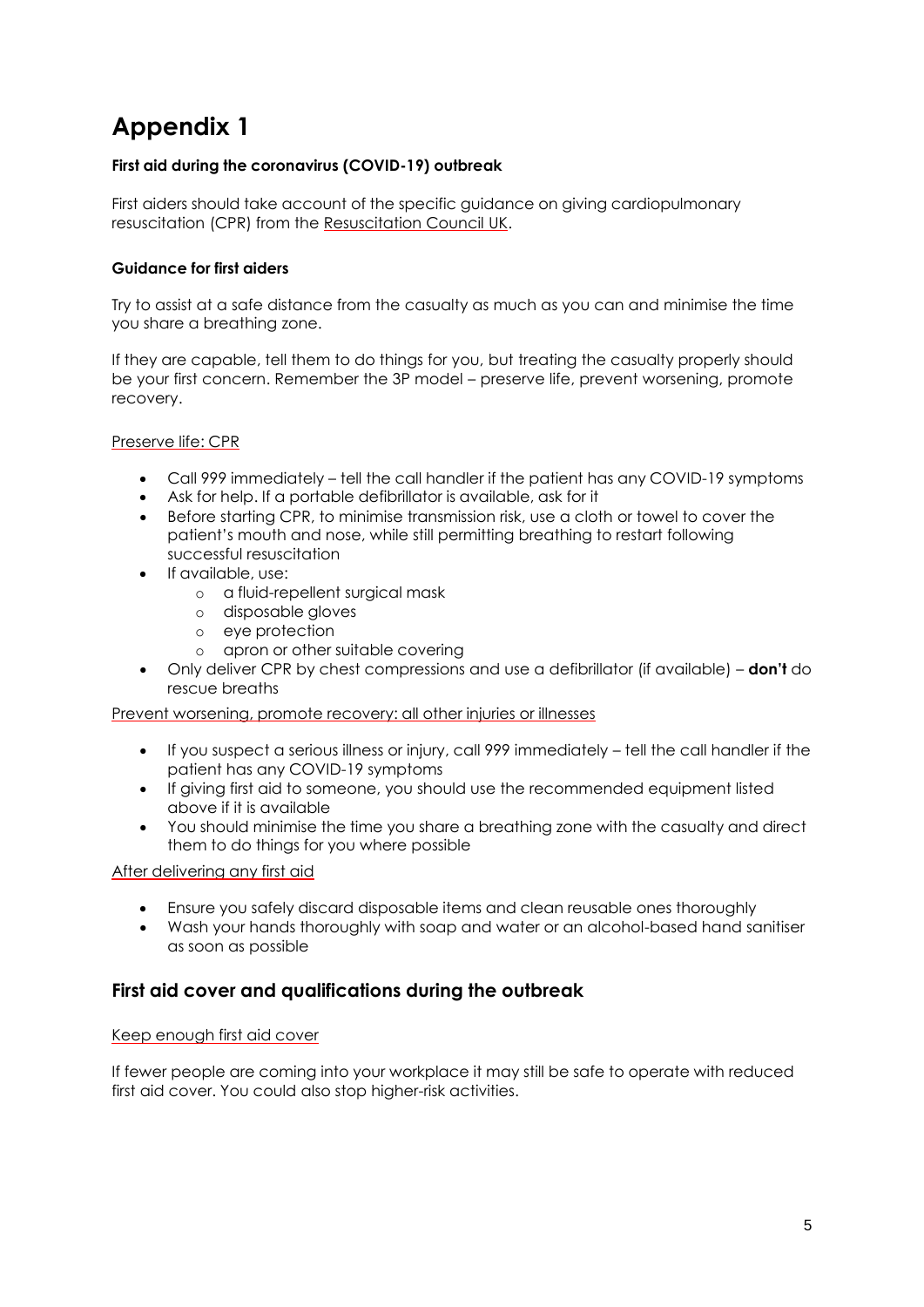#### First aid certificate extensions

If you hold a first aid certificate that expires on or after 16 March 2020 and cannot access requalification training because of coronavirus, you may qualify for an extension. This applies to:

- First Aid at Work (FAW)
- Emergency First Aid at Work (EFAW)

#### **How you qualify for the extension**

To qualify for the extension, you must be able to:

- explain why you haven't been able to requalify
- demonstrate what steps you have taken to access the training, if asked to do so

#### **Requalification training in England**

The first aid training industry in England is confident that enough courses will now be available for all required requalification training to take place. HSE has therefore agreed a final deadline for requalification for these qualifications of **30 September 2020**.

#### **Requalification training in Scotland and Wales**

It is accepted that training capacity in Scotland and Wales, and for some parts of the emergency services across Great Britain, might take longer to build.

The deadline for completing requalification training in Scotland and Wales (and in relevant GB emergency services), will therefore be reviewed by HSE over the coming months. Employers or certificate holders should still try to arrange requalification training at the earliest opportunity.

#### **Annual refresher training**

If first aiders are unable to access annual refresher training face to face during the coronavirus (COVID-19) outbreak, HSE supports the use of online refresher training to keep their skills up to date.

HSE still strongly recommends that the practical elements of actual FAW, EFAW and requalification courses are delivered face to face, so that competency of the student can be properly assessed.

#### **Interrupted first aid training**

If because of coronavirus you cannot complete training for your first aid qualification within the usual timeframe, training can restart at a later date as long as:

- a full recap of training delivered before the interruption is done before moving onto undelivered modules
- the awarding body is content that you can show:
	- o a full understanding of all aspects of the course content
	- o the knowledge required and competencies at the end of the training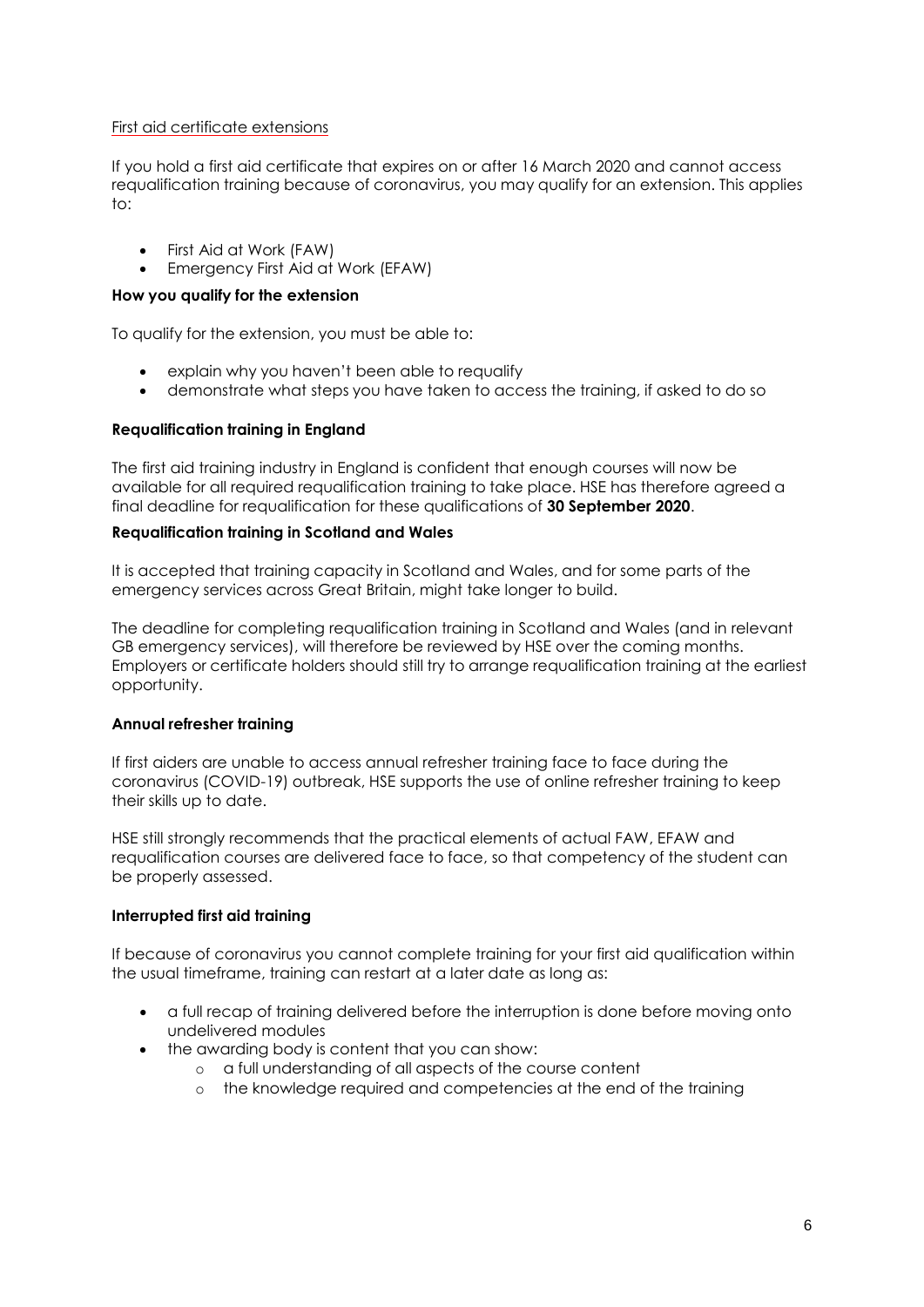## **Appendix 2**

### **First aid needs assessment**

#### **Name of First Aid Responsible Officer: Miss S Newark**

#### **Building name and address:**

Melton Vale Sixth Form College Burton Road Melton Mowbray LE13 1DN

| First - aid personnel                                             | <b>Required</b><br>Yes/No | <b>Minimum</b><br><b>Number</b><br>required | Actual<br>number in<br>place                                               |
|-------------------------------------------------------------------|---------------------------|---------------------------------------------|----------------------------------------------------------------------------|
| First aider with first aid at work<br>certificate                 | Yes                       | $\overline{2}$                              | Allocated areas:<br>$1 \times DT/Art$<br>$1 \times PE$<br>2 x Whole school |
| First aider with emergency first aid at<br>work certificate       | Yes                       |                                             | 6                                                                          |
| Appointed person                                                  | Yes                       |                                             |                                                                            |
| First aid equipment and<br>facilities                             | Required<br>Yes/No        | <b>Number required</b>                      |                                                                            |
| First aid container                                               | Yes                       |                                             | 1 large<br>8 small                                                         |
| Additional equipment)<br><b>Evacuation Chair</b><br>Defibrillator | Yes                       |                                             | 2                                                                          |
| Travelling first aid kits                                         | Yes                       |                                             | 1 per trip                                                                 |
| First aid room                                                    | Yes                       |                                             |                                                                            |

#### **Other additional notes:**

Maximum expected number of staff and visitors on site at any one time – 50. Maximum number of pupils expected to be on site at any one time – 480. Environment is medium hazard - particular attention to practical teaching areas and specifically Art, Textiles, Design & Technology, Science.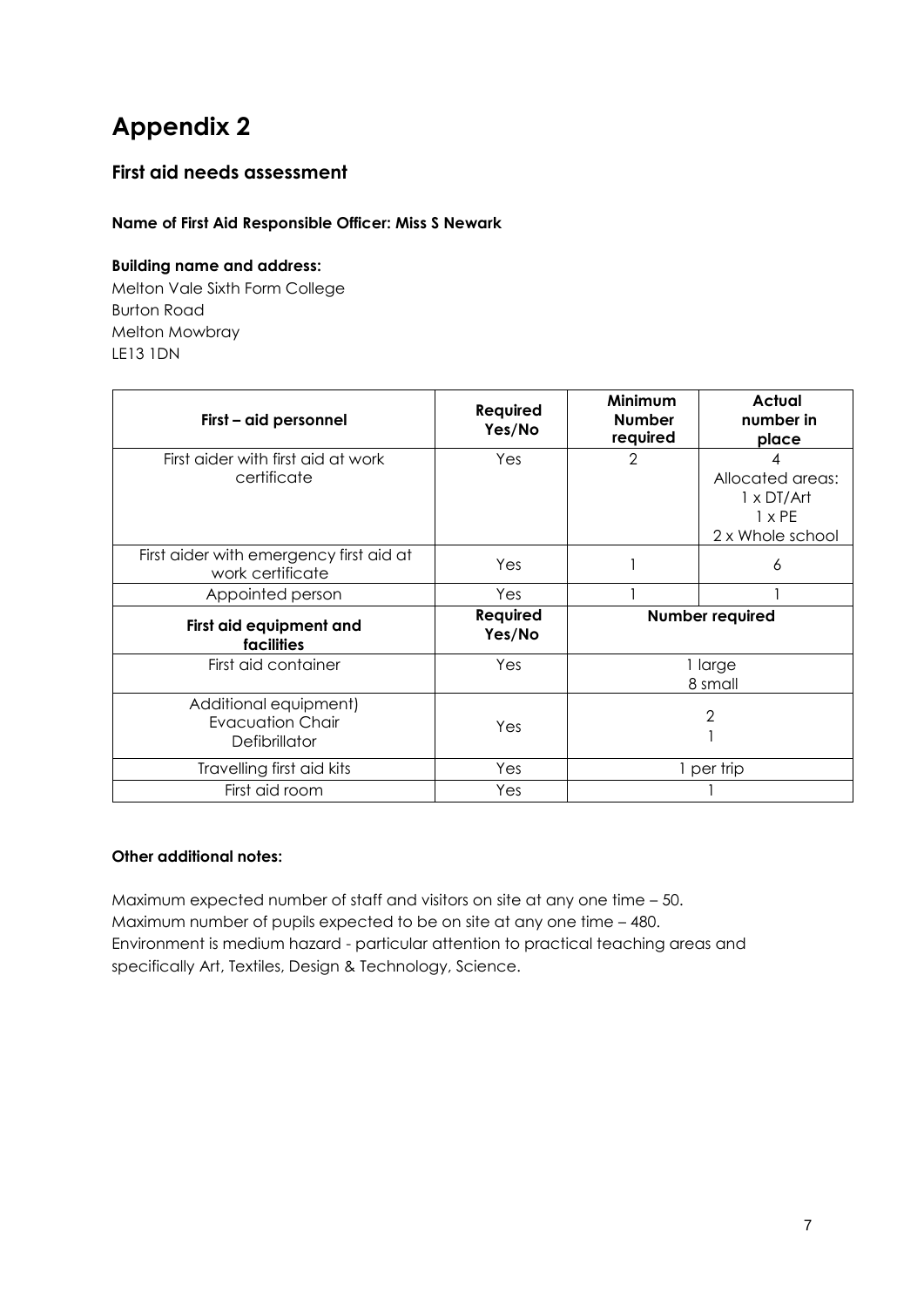#### **List of first aid kits:**

| Room      | Subject               | <b>Box present?</b> | <b>Notes</b>            |
|-----------|-----------------------|---------------------|-------------------------|
| Reception |                       | Yes                 | Main first aid point    |
| Reception | Trips – portable kits | Yes                 | 3 Travel first aid kits |
| GΙ        | Design                | Yes                 |                         |
| Science   | Science               | Yes                 |                         |
| Prep Room |                       |                     |                         |
| G3        | Art/Textiles          | Yes                 |                         |
| F17/18    | Foundation Art        | Yes                 |                         |
| Kitchen   |                       | Yes                 |                         |